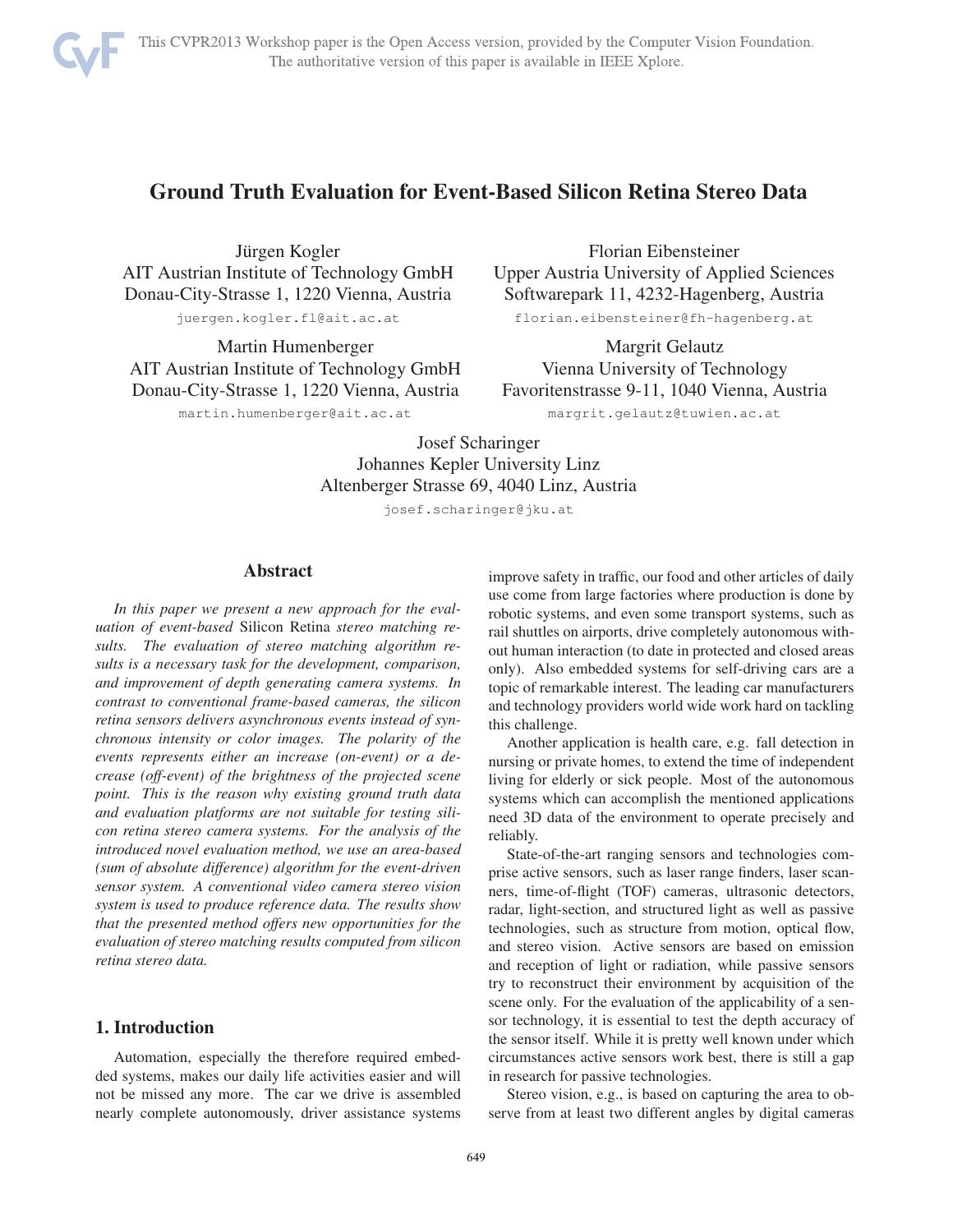and estimating the correspondences between these two images. Each visible scene point is projected onto the camera's image planes and represented by a pixel in the image frame. The horizontal displacement between the left camera's projection and the right camera's projection, representing the same scene point, is called *disparity*. A pixel's disparity is inversely proportional to the scene point's depth. The geometry between the calibrated cameras is known, which enables the determination of the 3D point in camera coordinates with the origin in the center of one of the cameras. Of course, only scene points visible in both images can be processed this way. The result of stereo vision based 3D measurement is a depth map and a 3D point cloud of the observed scene, which can then be used for further processing.

The crucial part of stereo vision is solving the so-called correspondence problem, also called stereo matching. Ambiguity and uncertainty associated with visual processing make this a challenging task. In particular, for embedded systems with restricted resources, used within the mentioned real-time applications, the computational expensive nature of stereo vision algorithms is a very sophisticated issue. Especially textureless areas are a significant problem because it is not possible to assign corresponding pixels to each other if all pixels have the same color and neighborhood.

Stereo matching is a well-known research topic, so lots of different approaches (varying in, e.g., feature or area analysis, processing time, and processing platforms) to solve the correspondence problem exist. A good comparison of different approaches as well as more basic information about stereo vision can be found in the work of Brown *et al*. [1] as well as in Scharstein and Szeliski [14].

#### 1.1. Event-based Stereo Vision

A different approach of stereo vision is using two *Silicon Retina* sensors instead of conventional digital frame-based camera chips. In 1988, Mead and Mahowald [10] developed an electronic silicon model which reproduces the basic steps of human visual processing. One year later, Mahowald and Mead [9] implemented the first bio-inspired sensor based on silicon. Further developments of the silicon retina sensors are described in the work of Lichtsteiner *et al*. [6, 7].

By contrast to conventional frame-based image sensors, which generate frames of intensity or color values representing the observed area, these kinds of event-based neuromorphic visual sensors only deliver events on intensity changes caused by the dynamic parts of a scene. Hence, all static regions of a scene, e.g., the background, are suppressed, and therefore the transmitted event stream contains no redundant data, but only information of moving structures.

An event encodes the pixel's location on the chip, the

timestamp when the event occurred, and the polarity. The polarity of the produced events can be either 1 (on-event) or −1 (off-event), when a positive or a negative change of illumination was detected, respectively. Each pixel of the sensor measures the changes of illumination in a logarithmic way and works asynchronously and time-continuously.

The data format is called *Address-Event-Representation* (AER) protocol, which has been introduced by Sivilotti [16] and Mahowald [8] in order to model the transmission of neural information within biological systems. The data transmission is completely frame-free and asynchronous, which means that events are transmitted without a fixed rate.

These characteristics and the efficient event generation yield to a very fast vision sensor system with a high temporal resolution and a high dynamic range. Hence, this kind of sensor technology is very suitable for high-speed realtime applications in uncontrolled environments with varying lighting conditions implemented on embedded systems with limited resources.

In terms of stereo vision, the same rules and challenges apply for event-based systems as apply for conventional frame-based systems. Here, as well, the solving of the correspondence problem is the major issue.

For evaluation of stereo matching results, consequently the accuracy of the stereo vision system, exact reference data of the 3D geometry of the observed scene is needed. This reference data or reference depth map (also called *Ground Truth*) usually consists of dense disparity data, or depth information of the scene, respectively, which allows a pixel-based evaluation of stereo matching results. Unfortunately, event-based vision sensors make matters worse because a dynamic scene or moving structures are needed for event generation. However, this demands an additional stereoscopic survey of the dynamic scene to gather the 3D depth information which can be used as reference data.

Due to the lack of evaluation methods for event-driven stereo systems, we propose in this paper a novel approach for testing event-based stereo matching algorithms. To do this, we combine a silicon retina stereo sensor with a conventional frame-based stereo vision camera and use the stereo matching results of the conventional camera system as reference information for the event-based stereo sensor. In this way, we can create our own datasets and evaluate the characteristics of different sensor settings and their influence on stereo matching in detail.

The remainder of the paper is organized as follows. In section 2 the related work of testing stereo matching results with ground truth data is discussed. Section 3 gives an overview of the ground truth setup evaluated in this work. In section 4 we evaluate the introduced approach with real world data, and in the final section 5 a conclusion with an outlook of future work is given.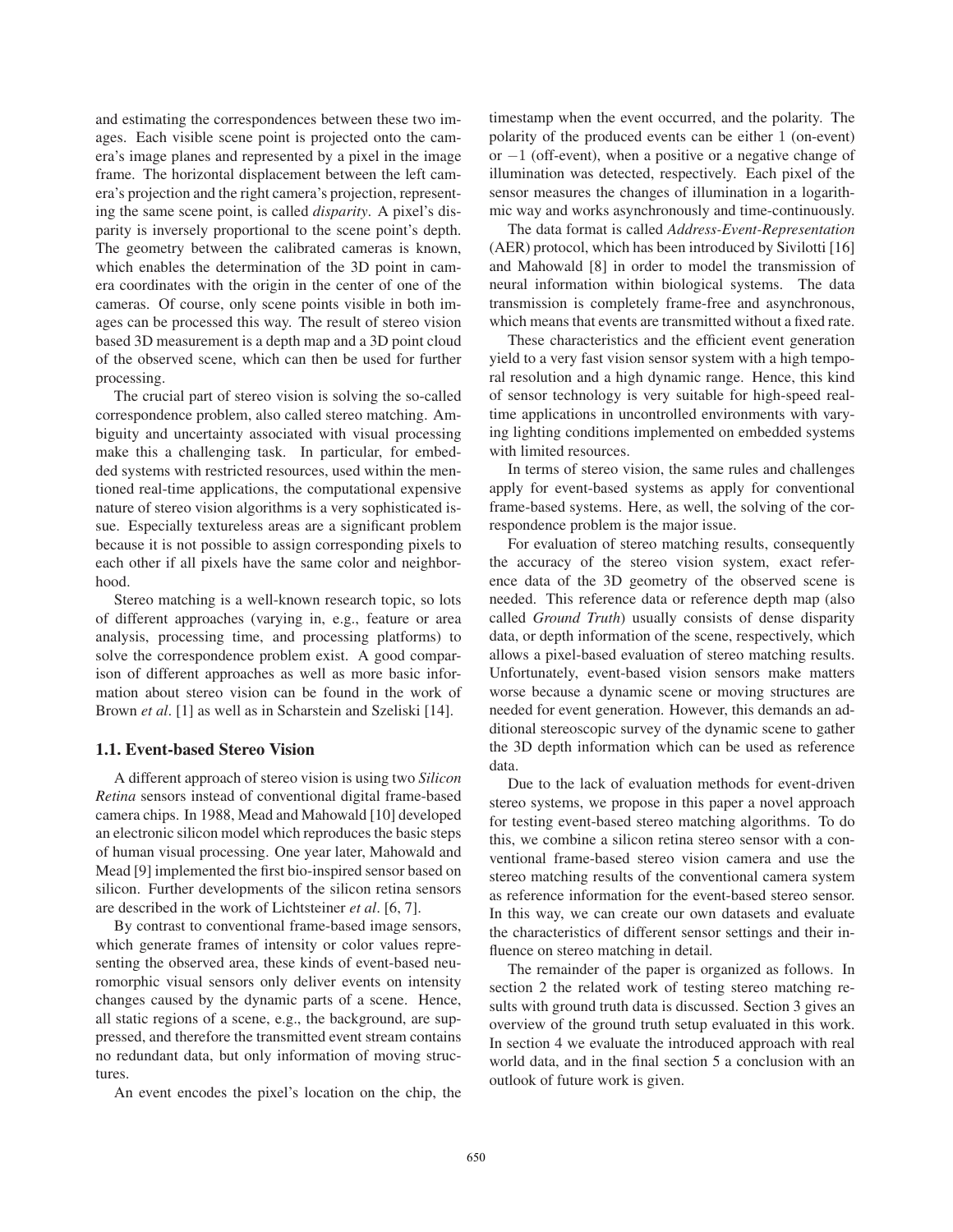# 2. Related Work

As a matter of fact, evaluation data for silicon retina based stereo vision algorithms with pixel-based reference data is rarely available. Contrary, stereo vision with conventional frame-based cameras is a well investigated research topic, thus, also evaluation methods of stereo matching approaches came up in the last ten years. In the next section, representative methods will be briefly described, which build the basics of the new approach presented in this paper. We appreciate all the excellent work that has been done in this research field, but here, we will focus on selected approaches.

#### 2.1. Stereo Matching Evaluation

The most popular stereo matching evaluation platform is the Middlebury stereo database  $1$ . Scharstein and Szeliski [14] developed an online evaluation platform which provides a large number of stereo image datasets consisting of the stereo image pair and the appropriate ground truth data. The datasets represent static scenes and are created with a structured light approach [15]. To evaluate an algorithm on this website, disparity maps of all four datasets have to be generated and uploaded. The evaluation engine calculates the percentage of badly matched pixels (false positives), within a certain error threshold, by pixel-wise comparison with the reference image. Many stereo algorithm developers, approximately 145 entries to date, have used this platform for evaluation. This gives a significant overview of how the developed algorithm performs in comparison to other algorithms. The platform is up-to-date and constantly growing.

The disadvantage of the Middlebury platform is that the datasets do not realistically represent real-world scenarios stereo matching algorithms have to deal with in real applications. Especially in driver assistance systems, for autonomous robotics as well as consumer vehicles, the usage of stereo vision as 3D sensor technology has been growing over the last couple of years. To provide a suitable evaluation platform for especially this kind of application, KITTI  $2$ was introduced by Geiger *et al*. [2].

Similar to Middlebury, this platform provides datasets to evaluate stereo vision algorithms (as well as optical flow, tracking, odometry, and object detection) online. Contrary to Middlebury, these datasets are recorded from the roof of a car, driving on regular roads, with a front pointing stereo camera. The reference 3D data is determined with a laser scanner calibrated onto the stereo camera. Another remarkable difference to the Middlebury database is that at KITTI the processing time of the algorithm is also a part of the evaluation. This platform is rather new in the stereo vision community, thus, fewer algorithms are available than at Middlebury.

The Auckland Image Sequence Analysis Test Site  $(EISATS)^3$  provides several datasets of, e.g., dangerous situations in traffic. These datasets include also challenging scenes for the camera hardware, such as direct sunlight, shadows, and fluctuating light. Unfortunately, no reference data is available which makes no direct statistical evaluation and comparison of different algorithms possible. To overcome this limitation, EISATS also provides synthetic sequences of automotive scenes [18].

A further stereo vision evaluation method was presented by Meister *et al*. [11]. The provided datasets show a huge variety of different weather conditions, motion, and depth layers. City as well as countryside situations were acquired at night and at day  $4$ . The provided reference stereo data is determined with a semi-global matching approach and is a feasible method to evaluate stereo matching algorithms.

A first evaluation platform for event-driven stereo vision algorithms was introduced by Sulzbachner *et al*. [17]. The test suite generates both, synthetic event data streams for the stereo matching algorithms, as well as the ground truth data for the subsequent evaluation step. For the event data generation no exact model of the behavior of a silicon retina is used and therefore, the asynchronous characteristics are not considered and algorithms can not be tested under real world conditions.

All the presented evaluation methods and platforms well contributed to make progress in stereo vision for scientific as well as industrial purposes. However, none of them can be used for evaluating silicon retina stereo systems under real conditions because of the following reasons. First, many datasets are static, so no events can be created and, thus, no silicon retina output is available.

However, second (and this describes why it does not work for us) all datasets acquired with conventional video cameras do not represent the asynchronous, timecontinuous, event-driven spiking output of the silicon retina chip properly. Challenging lighting conditions and fast moving objects can be well handled by a silicon retina sensor and are a less significant limitation than for conventional video cameras. That is why we had to develop an approach which uses real silicon retina output data for evaluation.

All these reasons motivated us to develop a new evaluation approach for event-based stereo vision algorithms. The usage of a highly sophisticated stereo matching algorithm for reference data generation is a promising approach and leads us towards our novel solution presented in this paper.

<sup>1</sup>http://vision.middlebury.edu/stereo/

<sup>2</sup>http://www.cvlibs.net/datasets/kitti/index.php

<sup>3</sup>http://www.mi.auckland.ac.nz/EISATS

<sup>4</sup> http://hci.iwr.uni-heidelberg.de/Benchmarks/document/Challenging Data for Stereo and Optical Flow/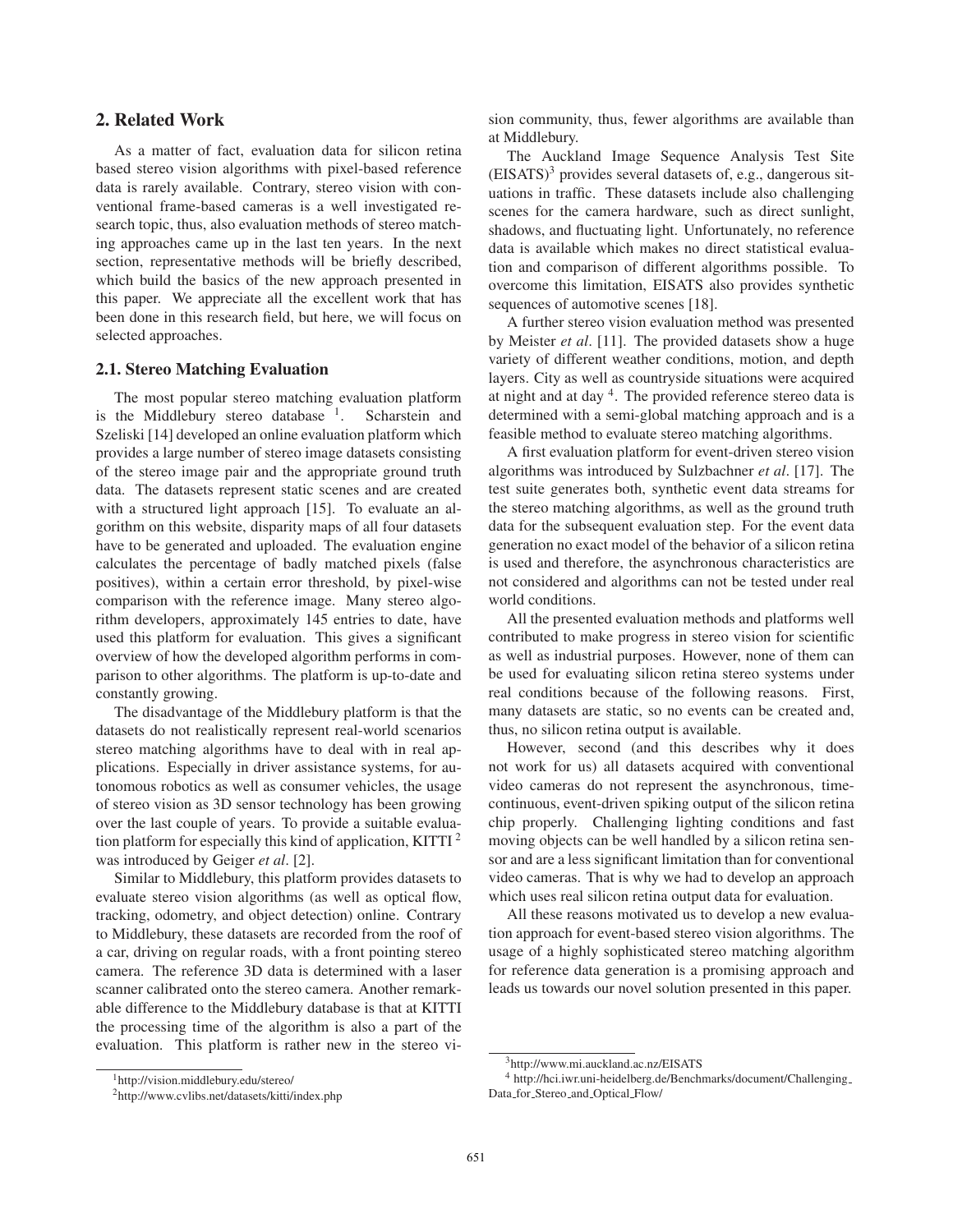# 3. Ground Truth System Setup

The ground truth generation for the event-driven stereo vision system is based on a conventional stereoscopic vision system with two grayscale cameras. For this reason the used grayscale camera system has to achieve at least twice of the accuracy of the retina system, in order to use the generated disparity information as a reference for the event-based systems under test. In the following figure 1, the stereo system in the white box represents the silicon retina stereo system, which is under test. This system has a rigid connection to the grayscale reference stereo vision system above, which is shown in the dashed bounding box.



Figure 1. Camera setup for ground truth generation. The white box holds the embedded silicon retina stereo system which has a rigid connection to the stereo system in the dashed bounding box above, which acts as the reference stereo camera system.

# 3.1. Silicon Retina Stereo Sensor

As already mentioned above, a silicon retina sensor generates events if the intensity in the observed scene changes, whereby an event encodes the pixel's location, the time of origin of the detected change, and the polarity. The sensor system we used in this work features a spatial resolution of 304x240 pixels, a temporal resolution up to 10ns, and a dynamic range of 143dB. Further, and more detailed technical information can be found in the work of Posch *et al*. [12].

An event is given as [13]:  $e(\mathbf{p}, t)$ , where t is the time of occurrence and  $\mathbf{p} = (x, y)^T$  the spatial location of the pixel which fires the event. However, an event can be set to the following values

$$
e(\mathbf{p},t) = \begin{cases} +1 & I(\mathbf{p},t) > I(\mathbf{p},t-\Delta t) \\ -1 & I(\mathbf{p},t) < I(\mathbf{p},t-\Delta t) \end{cases}, \qquad (1)
$$

depending on whether a positive or negative change of illumination I over a period of time  $\Delta t$  was detected. Each pixel of the sensor measures the intensity in an asynchronous, time-continuous, and logarithmic way as following [5]

$$
\frac{d}{dt}\log I = \frac{\frac{dI}{dt}}{I}.\tag{2}
$$

If no change of intensity was detected, no events are generated and therefore no event data is transmitted. Thus, static parts of the scene, e.g., background information, are completely suppressed by the sensor.

Before the depth map used in the test section can be calculated by the stereo vision algorithm, the events transmitted from the silicon retina cameras have to be converted into grayscale images. Since events represent intensity changes over time, they can easily be transformed into an grayscale image by using the timing information for accumulating them to frames, and the polarity to gather a gray value for each pixel. Figure 2 shows the dataflow which generates the grayscale images used in this work.



Figure 2. Grayscale image generation: Events send time, coordinates and polarity. Each event contributes to a grayscale value in the grayscale image which collects all events within a certain time (history).

For computing depth information from the generated grayscale images, we use an area-based stereo matching algorithm, which applies the *Sum of Absolute Differences* (SAD) as cost function. The time used for generating grayscale images is called history, and is, besides the window size of the matching kernel, the second configurable parameter for the cost aggregation. The output of the algorithm is a sparse disparity map, containing depth values achieved from the input data. A more detailed information of the used stereo matching approach can be found in the work of Kogler *et al*. [4].

#### 3.2. Grayscale Stereo Sensor (reference stereo)

The reference system used in this paper is based on two *Imaging Development Systems*<sup>5</sup> (IDS) cameras (model UI-1220SE-M-GL Rev.2) which are mounted on a rigid baseline of 0.12m. The cameras transmit their images to the PC, where the further processing takes place. The rectified images are processed with an accurate and reliable

<sup>5</sup>http://en.ids-imaging.com/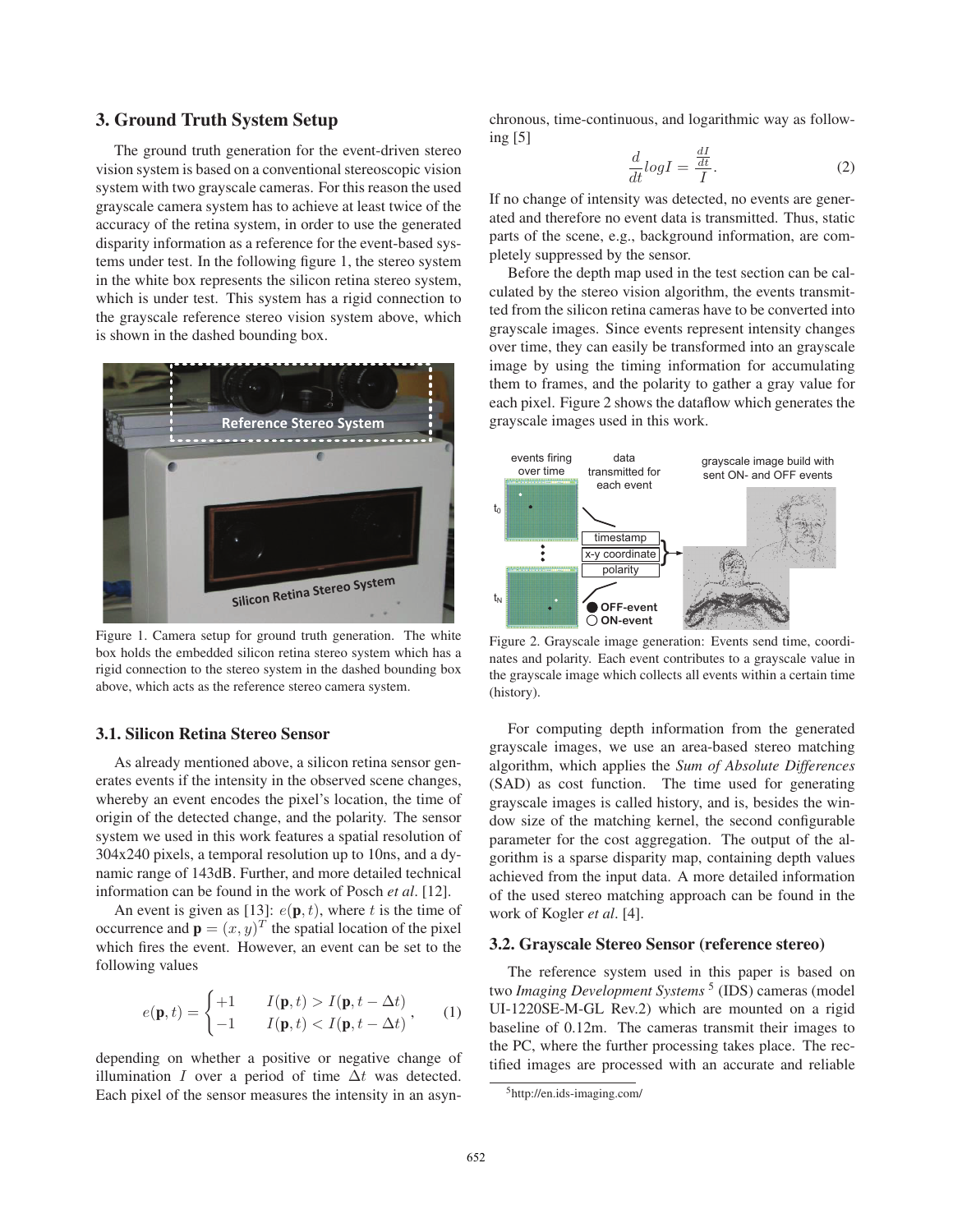| distance         | avg err | error |
|------------------|---------|-------|
| 1.0 <sub>m</sub> | 0.012m  | 1.20% |
| 1.5m             | 0.017m  | 1.13% |
| 2.0 <sub>m</sub> | 0.027m  | 1.35% |
| 2.5m             | 0.040m  | 1.60% |
| 3.0 <sub>m</sub> | 0.081m  | 2.69% |
| 3.5m             | 0.117m  | 3.35% |
| 4.0 <sub>m</sub> | 0.220m  | 5.48% |

Table 1. Evaluation of the distance accuracy calculated from the reference stereo vision system. In the testing range, the depth algorithm output is compared with the real distance measured by a laser distance meter.

census-based stereo matching algorithm. Details about the stereo matching engine can be found in the work of Humenberger *et al*. [3].

For the measurement of the reference system's accuracy, objects were placed at different distances. All distances were measured with a laser measurement device and compared with the depth output of the stereo algorithm. The accuracy was evaluated in the range where the tests took place. In the experimental results section, test data in the range of 1m to 4m was used, which is the range where the accuracy of the reference system was also measured. The average distance error in the range of interest is shown in table 1. The results show that the reference system has in close distances till 2.5m an error of less than 1.6%, and up to 4m less than 5.48%.

#### 3.3. Configuration of the Stereo Heads

For our purpose both stereo camera systems need to be calibrated and registered onto each other, in a way that they have a pixel congruent representation of the scene in front of them.

#### 3.3.1 Calibration

Before the stereo vision systems are ready to use, the stereo heads are calibrated separately to each other. The reference system as well as the silicon retina stereo system use the same calibration procedure as described in the work of Zhang [19]. The only difference is the pattern used. For the reference system the classic checkerboard calibration pattern is captured in different positions to provide necessary feature points. In contrast, the silicon retina system uses a circle pattern flashing on a computer display to generate stimuli for the retina sensors and later to extract the feature points for the calibration step. In this case the computer display or the silicon retina stereo camera can be moved to capture the necessary different views. After the calibration step, for both stereo heads all calibration and rectification parameters are available, which are further used in the registration process.

### 3.3.2 Registration

For the registration of both cameras onto each other and the achievement of a common understanding of the scene, the left image is used as reference for the depth map. Therefore, the registration will take place for the left view of the stereo systems.

In a first setup we tried to register both camera systems to a common world coordinate system. The results have shown that the accuracy depends on the exact calculation of the origin point and orientation of the world coordinate system. This lack of accuracy leaded us to another approach with more promising results. The approach introduced in this work is based on homographs, which represent the projective transformation between two planar spaces. Due to this fact, we use a homography  $H$ 

$$
p_{ref} = H \cdot p_{sr} \tag{3}
$$

with  $p_{sr}, p_{ref} \in \mathbb{R}^2$  to connect both camera systems to each other, and transform a point  $p_{sr}$  from the silicon retina stereo camera to a point  $p_{ref}$  in the reference stereo camera system. The homography  $H$  is determined to match a certain plane for the given feature points shown in figure 3. The



Figure 3. Left: silicon retina camera image, Right: reference image. - The circles represent the exact feature points extracted and crosses show the feature points transformed with the homography.

left image shows the silicon retina image with the feature points  $p_{sr}$  from the left sensor, and the right image shows the reference image feature points  $p_{ref}$  from the left camera. All feature points represented by the green circles are the exact extracted feature points. The blue crosses in the right image, are the transformed feature points, estimated with the calculated homography at a distance of 1m.

Using only this homography will lead to errors by applying it to other distances. This is the reason why the homography  $H$  was calculated at different distances  $d$  (in meter), where  $d \in M := \{1, 1.5, 2, 2.5, 3, 3.5, 4\}$ . For each of these distances the corresponding homography  $H(d)$  is calculated using the singular value decomposition (SVD) given by

$$
[USV] = SVD(D(p_{sr}(d), p_{ref}(d)))
$$
\n(4)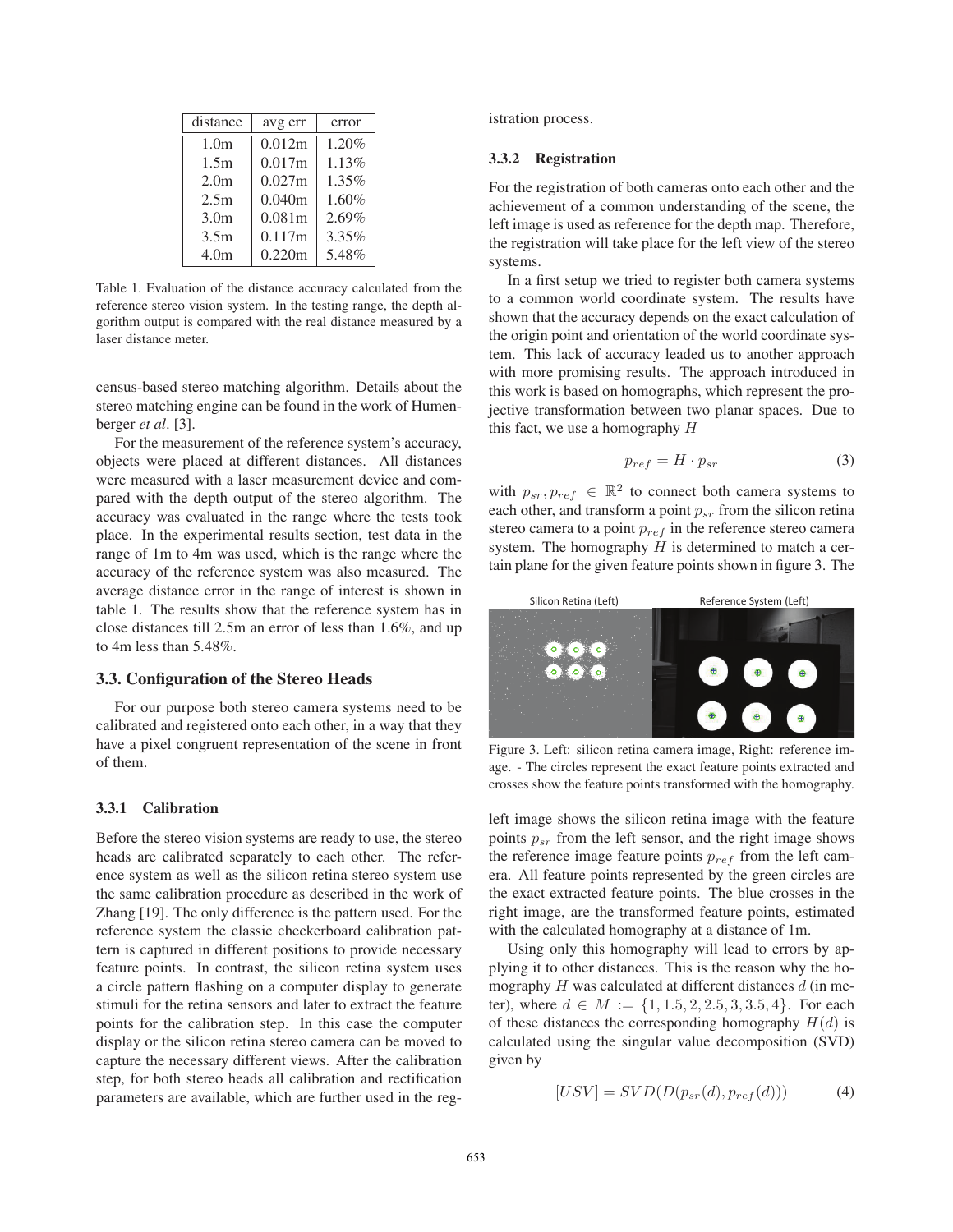with

$$
D = \begin{bmatrix} p_{sr_1}^T \cdot p_{ref_1(1,3)}, 0, 0, 0, (-p_{sr_1}^T) \cdot p_{ref_1(1,1)} \\ 0, 0, 0, p_{sr_1}^T \cdot p_{ref_1(1,3)}, (-p_{sr_1}^T) \cdot p_{ref_1(1,2)} \\ \vdots \\ p_{sr_N}^T \cdot p_{ref_N(1,3)}, 0, 0, 0, (-p_{sr_N}^T) \cdot p_{ref_N(1,1)} \\ 0, 0, 0, p_{sr_N}^T \cdot p_{ref_N(1,3)}, (-p_{sr_N}^T) \cdot p_{ref_N(1,2)} \end{bmatrix}
$$
(5)

and N being the number of feature points. The last column of matrix V represents the solution vector  $h = V(:, 9) \in$  $\mathbb{R}^{9x1}$ , which gives the coefficients of the homography  $H(d)$ in the form of

$$
H(d) = [h_{11}h_{12}h_{13}h_{21}h_{22}h_{23}h_{31}h_{32}h_{33}].
$$
 (6)

After the SVD a refinement step  $f_r$  given by

$$
H_r(d) = f_r(H(d)), \t\t(7)
$$

to optimize the results and get the homography  $H_r(d)$  is used.

After this step the homographs for the seven defined distances are available, but the distances in between are still missing. For this reason an interpolation step was done to determine a polynomial function of the degree 4 to approximate the homography of each position in the distance between 1m - 4m. All the homographs calculated in 7 for the distances  $d \in M$ , are used to calculate the coefficient vector  $C \in \mathbb{R}^{5x_1}$ . The polynomial curve fitting function  $f_p$  is used to calculate the vector  $C$  for each element of the homography  $H = (h_{i,j})_{i,j=1...3}$  with

$$
C(h(i,j)) = f_p(H_r(d,i,j)) \ \forall \ d \in M. \tag{8}
$$

Now, for a certain distance  $d_n$  all elements of the vector  $C$ are used to calculate with

$$
H_n(d_n, i, j) = C(h(i, j)_1) \cdot d_n^4 + C(h(i, j)_2) \cdot d_n^3 + C(h(i, j)_3) \cdot d_n^2 + C(h(i, j)_4) \cdot d_n + C(h(i, j)_5)
$$
\n
$$
(9)
$$

the elements of a new homography  $H_n$ . The next section presents the test of the homography calculation process.

### 3.3.3 Testing Registration

For checking the accuracy of the homographs in the distances  $d_n \in M_n := \{1.25, 1.75, 2.25, 2.75, 3.25, 3.75\}$  (in meters), the coefficient vectors  $C$  described in equation 9 are used. In table 2 the displacement of the calculated pixel positions in relation to the real measured pixel positions in x- and y-direction are shown. The average pixel error in xand y-direction is less than 2 pixels, which is a promising result and the reason why using this approach for further tests is reasonable.

| distance | avg pix | avg pix |
|----------|---------|---------|
|          | err x   | err y   |
| 1.25m    | 0.83    | 1.50    |
| 1.75m    | 0.67    | 0.67    |
| 2.25m    | 0.67    | 1.67    |
| 2.75m    | 0.17    | 0.67    |
| 3.25m    | 0.67    | 0.83    |
| 3.75m    | 1.67    | 1.33    |

Table 2. Accuracy and displacement of the calculated pixel positions in relation to the real measured pixel positions in x- and y-direction

## 4. Experimental Results

For the test of the novel evaluation method for silicon retina stereo sensors, three different test cases are used, to demonstrate and present the performance of the new method in comparison to the approach used till now. In all test cases the stereo sensors are static, without movement, and observe a dynamic scene.

In figure 4 all three test cases are shown. Figure  $4(a)$ shows a laboratory scenario where a planar disc with a printed pattern is rotating at a fixed distance (1.5m) in front of the stereo sensors. In figure 4(b), the torso of a human body is shown, where a distance range of 1.1m from the hands till 1.7m of the head is covered, which represents a more closer real world scenario than the rotating disc. Figure 4(c) shows two persons walking around in 2m and 4m distance. This scenario was chosen to have a real world scenario with different objects at different distances, and where the object shape is not represented by a plane.

For all three test cases the average distance error  $e_{avg}$ in meter was calculated. Therefore, all depth values  $p_{sr}$  =  $(x, y)^T$  of the depth map  $DM_{sr}$  generated by the silicon retina based stereo algorithm are processed with

$$
e_{avg} = \sum_{p_{sr} \in DM_{sr}} |DM_{sr}(p_{sr}) - DM_{ref}(H_n \cdot p_{sr})|, (10)
$$

whereby the depth values must fulfill the following constraint

$$
\forall p_{sr} \in DM_{sr} | DM_{sr}(p_{sr}) \neq 0 \land DM_{ref}(H_n \cdot p_{sr}) \neq 0.
$$
\n(11)

Here,  $DM_{ref}$  is the depth map used as ground truth data calculated by the reference stereo system.

The error was processed for different window sizes of the SAD stereo correlation and different history times (accumulation times) for grayscale image generation, of the silicon retina data stream. All results of the new approach were compared with the outcome of the old method, where all depth pixels were compared with a fixed distance, and are illustrated in figure 5.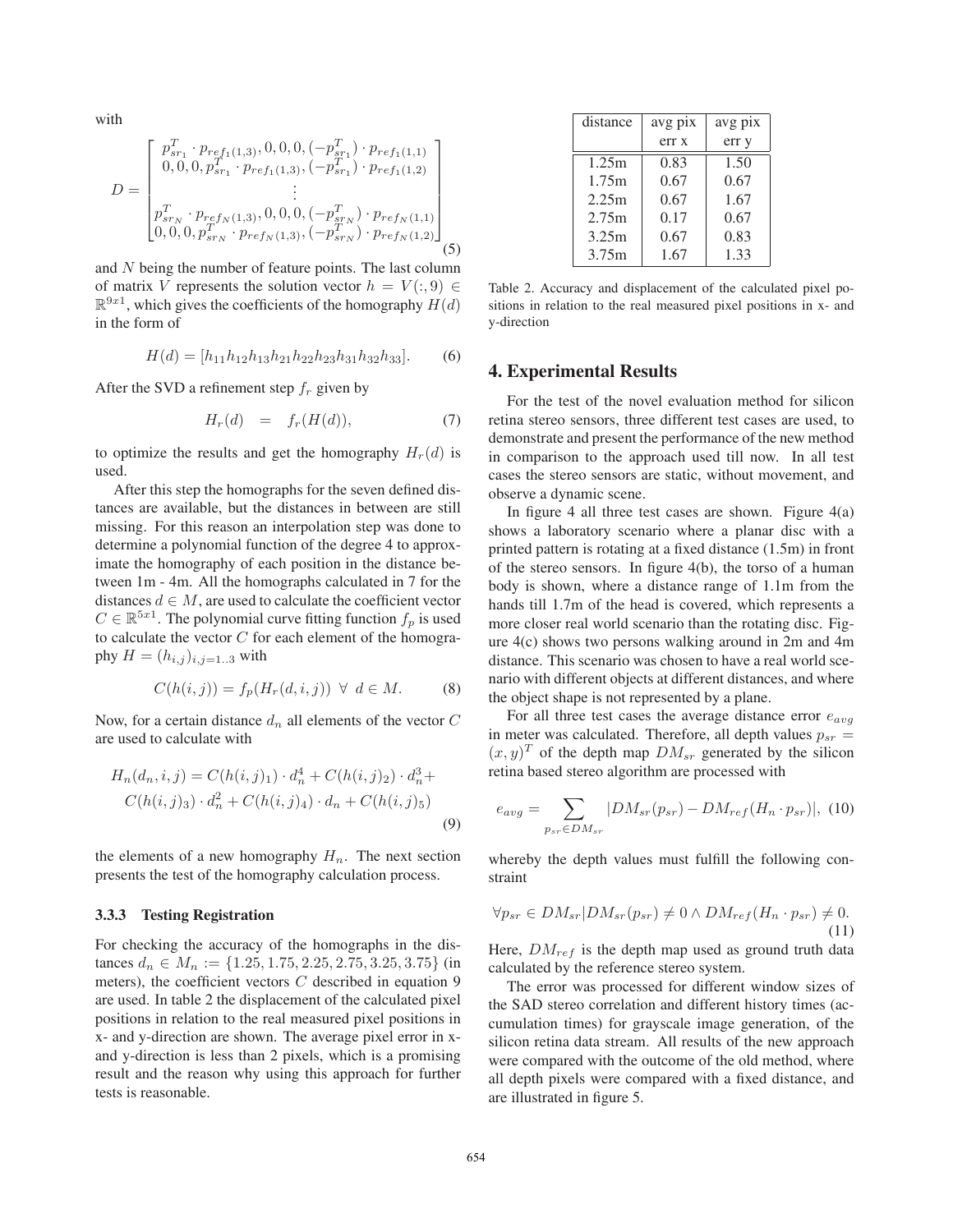

Figure 4. Reference depth images from all three test cases; (a) planar rotating disc in 1.5m, (b) torso of a human body in a distance range of 1.1m-1.7m, (c) two independent persons (objects) in 2m and 4m.



Figure 5. Average distance error of all three test cases - (a) shows the results of the rotating disc in a fixed distance, (b) shows results of the human torso with different distances in the foreground, (c) shows the results of two persons walking around - Square marks in the plot show the results of the new approach in comparison to the circle marks which represent the outcome of the old evaluation approach.

Figure 5(a) shows the result of the rotating disc, where the average distance error between the old and new method was minimally increased by around 0.02m. In this case the improvement is not significant, because the rotating disc is represented by a single plane and also the old evaluation method is quite accurate. The usage of longer histories generate higher error rates because of the rotating disc, which moves on and more events are collected which do not represent the current position of the disc (motion blur).

The results of the second test case, the torso of a human body, are depicted in figure 5(b). In the case, where different distances are available, the improvement of the new method in contrast to the old one is much more significant. The old method evaluates all torso depth values at one pre-defined distance value, and therefore, the average error over all input datasets was increased by approximately 0.2m. Within this test case it is good to see that there is a continuous improvement of the data, if larger window sizes are used, and if the history of the event stream is increased to collect more events to match.

In the last test case, shown in figure  $5(c)$ , two persons in 2m and 4m distance were evaluated. Here, the old method performs worse because the evaluation of all depth values referred to one distance value. In this case we measured and compared all depth values of the scene with an artificial distance of 3m, which produces an average distance error of 0.8m with all different SAD results. In this real world scenario, the new approach achieves a much more accurate result. The measured average distance error was between 0.2m and 0.4m depending on the window size and event stream history. Furthermore, this test case shows also the outage of the old method on testing different algorithm settings. Different window sizes and histories have less or no influence on the output or show a behavior which is not related to the algorithm's performance. However, the new method facilitates a more exact evaluation of the stereo matching results, which visualizes the impact of different sets of parameters of a stereo algorithm applied on real world data. As a consequence, the new method is well suited for the development and evaluation of new stereo vi